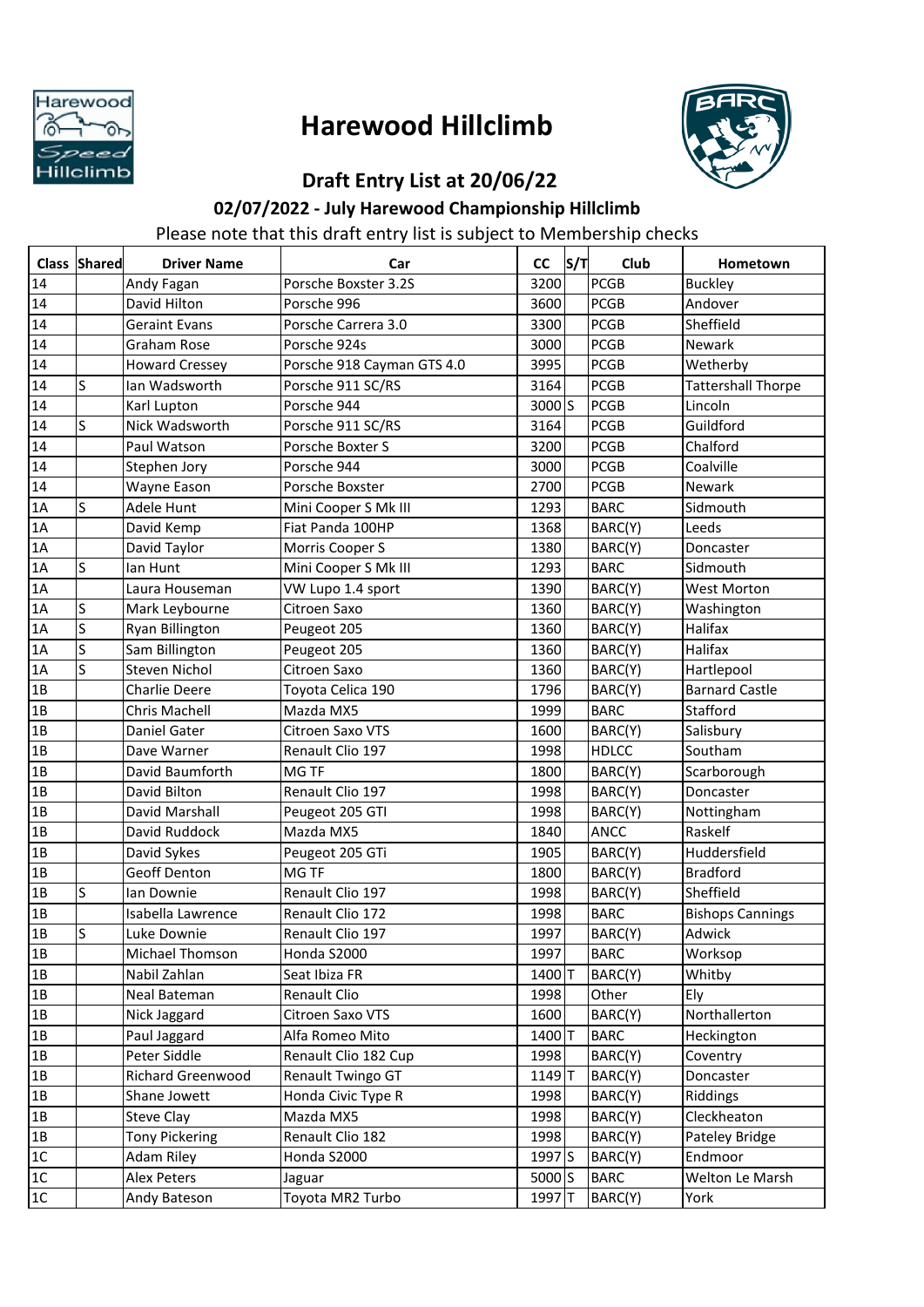| 1C             |              | Glen Shaw                | Nissan 350Z                  | 3500              | BARC(Y)      | Pontefract            |
|----------------|--------------|--------------------------|------------------------------|-------------------|--------------|-----------------------|
| 1C             |              | <b>Graham Cressey</b>    | <b>BMW 130i</b>              | 3000              | BARC(Y)      | Epsom                 |
| 1C             |              | Jim Howarth              | Mini Cooper S                | 1598T             | BARC(Y)      | Hawick                |
| 1C             |              | Karl Jackson             | Honda S2000                  | 1997 <sub>T</sub> | BARC(Y)      | Leeds                 |
| 1C             |              | Kieran O'brien           | Nissan 350Z                  | 3500 S            | BARC(Y)      | Leeds                 |
| 1C             |              | Martin Hodgson           | Eunos Roadster               | 1600 T            | BARC(Y)      | Darlington            |
| 1 <sup>C</sup> | S            | <b>Mike Denning</b>      | Mini R53 Cooper S            | 1548S             | BARC(Y)      | Bingley               |
| 1C             |              | <b>Phil James</b>        | Porsche Cayman               | 2300              | BARC(Y)      | Pontypool             |
| 1C             |              | Robert Wilson            | Mini Cooper S                | 1598 <sub>S</sub> | BARC(Y)      | Yarm                  |
| 1C             |              | Ross Mcdonald            | Porsche 911 Carrera          | 3300              | <b>HDLCC</b> | Cirencester           |
| 1 <sup>C</sup> | S            | Sam Denning              | Mini R53 Cooper S            | 1548 S            | BARC(Y)      | Wakefield             |
| 1C             |              | Simon Howarth            | Mini John Cooper Works       | 1600T             | BARC(Y)      | Clitheroe             |
| 1 <sub>C</sub> |              | <b>Terry Deere</b>       | <b>Talbot Sunbeam Lotus</b>  | 2172              | BARC(Y)      | <b>Barnard Castle</b> |
| 1C             |              | Tim Wilson               | Porsche Cayman S             | 3400              | BARC(Y)      | York                  |
| 1D             |              | <b>Richard Archbould</b> | Mitsubishi Evo Tommi Makinen | 1998 T            | BARC(Y)      | Sheffield             |
| 1D             |              | Tony Booth               | Mitsubisi Evo 5 GSR          | 2300 T            | BARC(Y)      | Spofforth             |
| 1D             |              | Zoe Shearman             | Toyota Yaris GR              | 1600T             | <b>BARC</b>  | Worksop               |
| 2A             |              | <b>Daniel Hollis</b>     | Caterham 7                   | 1595              | BARC(Y)      | Leeds                 |
| 2A             |              | John Bransfield          | Caterham 7 Super Sport       | 1600              | BARC(Y)      | Haworth               |
| 2A             | S            | Joshua Saxton            | Westfield SEW                | 1600              | BARC(Y)      | Gildersome            |
| 2A             | S            | <b>Phillip Saxton</b>    | Westfield SEW                | 1600              | BARC(Y)      | Morley                |
| 2A             |              | <b>Robert Rees</b>       | Caterham                     | 1600              | BARC(Y)      | Doncaster             |
| 2A             |              | Roger Legg               | Caterham 7                   | 1598              | BARC(Y)      | Ipswich               |
| 2B             | S            | John Pick                | AMS Murtaya                  | 1993 T            | BARC(Y)      | Wythall               |
| 2B             | S            | Mark Lawrence            | AMS Murtaya                  | 1993 T            | BARC(Y)      | Manchester            |
| 2D             |              | Peter Vincent            | Vauxhall VX220               | 2200 <sub>S</sub> | BARC(Y)      | Pontefract            |
| 2D             |              | Rodney Eyles             | Alfa Romeo 4c                | 1750T             | H S A        | Tiverton              |
| 2E             |              | David Leach              | Lotus Elise S1               | 1796              | BARC(Y)      | Thirsk                |
| 2E             |              | <b>Martin Roberts</b>    | Lotus Elise S2 Sport 190     | 1796              | BARC(Y)      | Birmingham            |
| 3A             |              | Phil Tucker              | Vauxhall Nova                | 1398              | <b>HDLCC</b> | Cheltenham            |
| 3B             |              | Gavin Millward           | MK2 Volkswagen Golf          | 1781              | BARC(Y)      | Sheffield             |
| 3B             |              | <b>Jock Ramsay</b>       | Opel Manta                   | 1998              | <b>BARC</b>  | Alloa                 |
| 3B             |              | Ralph Pinder             | Peugeot 205 Gti              | 1951              | BARC(Y)      | Kidderminster         |
| 3B             |              | <b>Tracey Wise</b>       | Lotus Elise S1               | 1800              | BARC(Y)      | Thirsk                |
| 3C             |              | Damien Bradley           | Subaru Legacy GL             | 2350T             | BARC(Y)      | Purley                |
| 3C             |              | <b>Geoff Twemlow</b>     | Subaru Impreza               | 2500T             | BARC(Y)      | Canons Town           |
| 3C             | S            | Jonathan Williamson      | Porsche 911 Carrera          | 3200              | <b>PCGB</b>  | Taunton               |
| 3C             | $\mathsf{S}$ | Laura Wardle             | Porsche 911 Carrera          | 3200              | <b>PCGB</b>  | Cirencester           |
| 3C             |              | Stephen Moore            | Mitsubishi Evo VI RS         | 2300T             | BARC(Y)      | Salisbury             |
| 3C             |              | <b>Steven Darley</b>     | Subaru Impreza               | 2350T             | BARC(Y)      | York                  |
| 3F             |              | Andrew Griffiths         | Caterham                     | 1600              | <b>HDLCC</b> | Newcastle Under Lyme  |
| 3F             |              | Andrew Steel             | Westfield                    | 1396              | BARC(Y)      | Ripon                 |
| 4A             |              | John Prickett            | Radical PR6                  | 1340 S            | BARC(Y)      | Howden                |
| 4B             | S            | <b>Bob Penrose</b>       | Pilbeam MP92                 | 7300              | BARC(Y)      | Sully                 |
| 4B             | S            | Josh Gretton             | Talbot Sunbeam               | 1800 T            | BARC(Y)      | Leeds                 |
| 4B             | S            | Rob Gretton              | Talbot Sunbeam               | 1800 T            | BARC(Y)      | Scarborough           |
| 5A             |              | <b>Bob Bellerby</b>      | <b>OMS 2000M</b>             | 1060              | BARC(Y)      | Harrogate             |
| 5A             |              | David Tatham             | <b>OMS Hornet</b>            | 1070              | BARC(Y)      | Malton                |
| 5A             | S            | Debbie Summers           | DJ Firehawk                  | 1070              | <b>HDLCC</b> | Henley-in-Arden       |
| 5A             |              | Emma Rayson              | Empire 00                    | 998               | BARC(Y)      | Guernsey              |
| 5A             |              | George Coghill Jnr       | Force TA                     | 1080              | <b>HDLCC</b> | Halkirk               |
| 5A             |              | Martyn Turner            | Empire Evo 2                 | 1070              | H S A        | Penkridge             |
| 5A             |              | Paul Gibson              | <b>OMS 3000M</b>             | 1000              | BARC(Y)      | North Ferriby         |
| 5A             |              | Richard Matossian        | <b>GWR Raptor2</b>           | 1024              | <b>HDLCC</b> | Forfar                |
| 5A             | S            | <b>Richard Summers</b>   | DJ Firehawk                  | 1070              | BARC(Y)      | <b>Tenbury Wells</b>  |
| 5B             | S            | <b>Alex Coles</b>        | Van Diemen RF86              | 1600              | BARC(Y)      | Plymouth              |